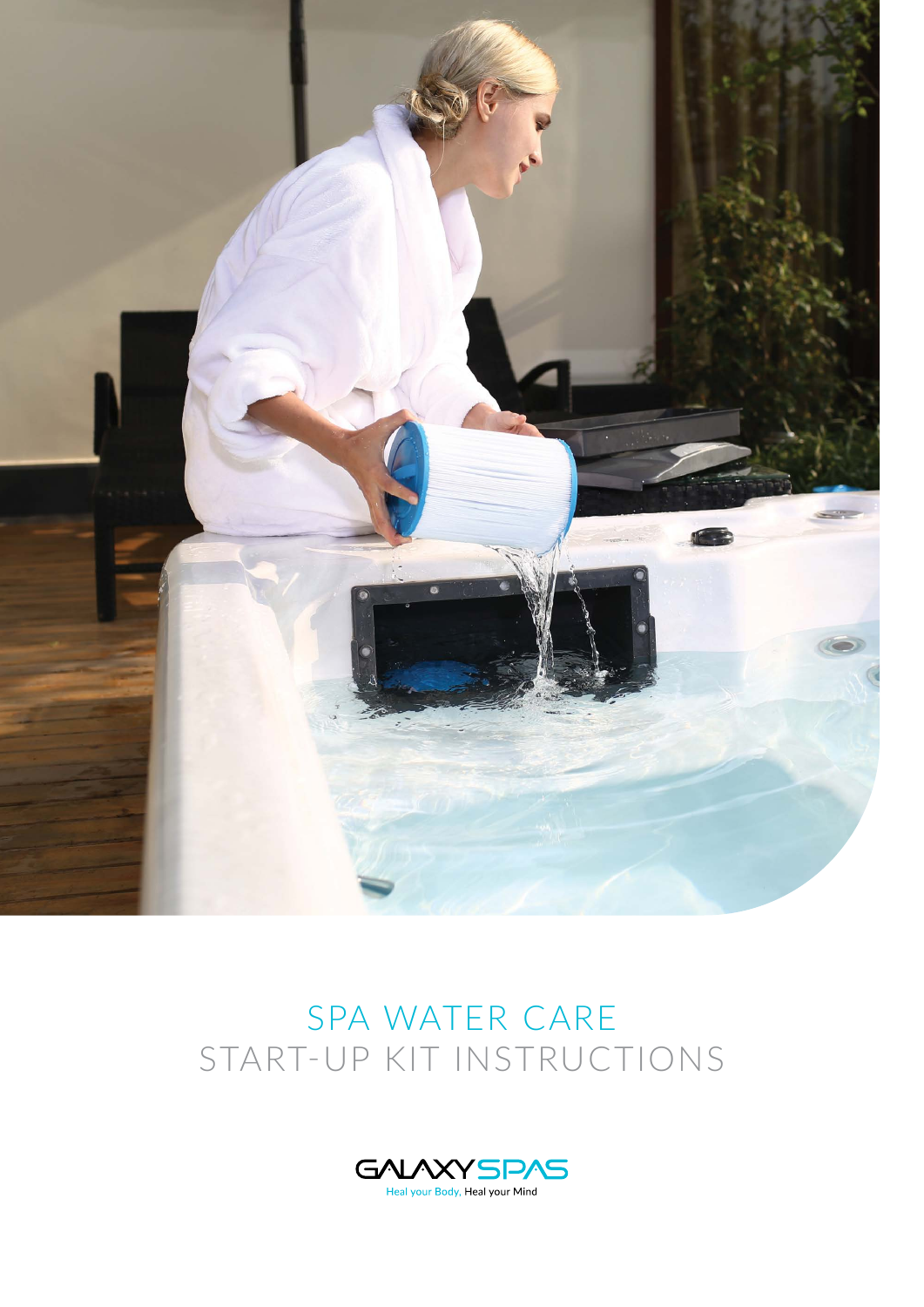#### Your water care start-up kit provides you with all of the essential items needed to get crystal clear water from the very beginning of your spa ownership!

Below you will find a list of the contents of this kit, and what each chemical does:

AquaChek Test Strips: Used to test your water chemistry so you know how much of each chemical you need to add to balance your water.

**Super Chlor:** Used to disinfect the water and keep it fresh by killing bacteria.

**pH Decrease:** If your pH is too high, the water is too alkaline/basic and can cause problems such as cloudy water and skin/eye irritation. You need to lower the pH to within normal range (7.2 - 7.8) using this product.

Alkalinity Up: If your alkalinity is not in the optimal range, you will have trouble maintaining a stable pH as it is easily affected by changes to the water. Use Alkalinity Up to increase the Total Alkalinity to the correct range which helps to 'lock-in' your pH level.

Water Hardener: Also referred to as 'Total Hardness', this product raises the calcium levels in the water and helps to prevent corrosion of pumps and heater parts. Town water supply generally contains an optimum amount of calcium and should require minimal balancing.

Cartridge Cleaner: A concentrated cleaning solution, used to remove dirt, oil, body fats, grease and film from filter cartridges.

Remember to ensure your chemicals are within their use by date.

Testing results will not be accurate otherwise.

#### Recommended Water Quality Criteria:

|                      | <b>Minimum</b> | <b>Ideal</b> | <b>Maximum</b> |
|----------------------|----------------|--------------|----------------|
| pH ppm               | フク             | 74-76        | 7.8            |
| Free Chlorine* ppm   | 2.0            | $3.0 - 5.0$  | 10.0           |
| Alkalinity ppm       | 60             | $100 - 200$  | 250            |
| Calcium Hardness ppm | 150            | $200 - 400$  | 500 +          |

#### *Note:*

- PPM = Parts Per Million
- Avoid testing immediately after a chlorine shock dose as high chlorine levels can alter the test kit accuracy

#### Spa Litres

You will need to know the total amount of litres in your Galaxy spa to use the charts in this guide. Below you will find a list of Galaxy models - your pool may have slightly more or slightly less than what is shown in the table below, but rounding by 100-200L will not have an impact on water balancing.

| 500L or 150 gallons | 800L or 200 gallons | 1000L or 250 gallons   1200L or 300 gallons   1400L or 350 gallons |       |           |
|---------------------|---------------------|--------------------------------------------------------------------|-------|-----------|
| Ceres               | Rosa                | Juno                                                               | Orion | Hvdra     |
| <b>Venus</b>        | Lunar               | Jupiter                                                            | Lvra  | Andromeda |
| Capella             |                     | Aquila   & II                                                      |       | Columba   |
|                     |                     | Draco   & II                                                       |       | Solarium  |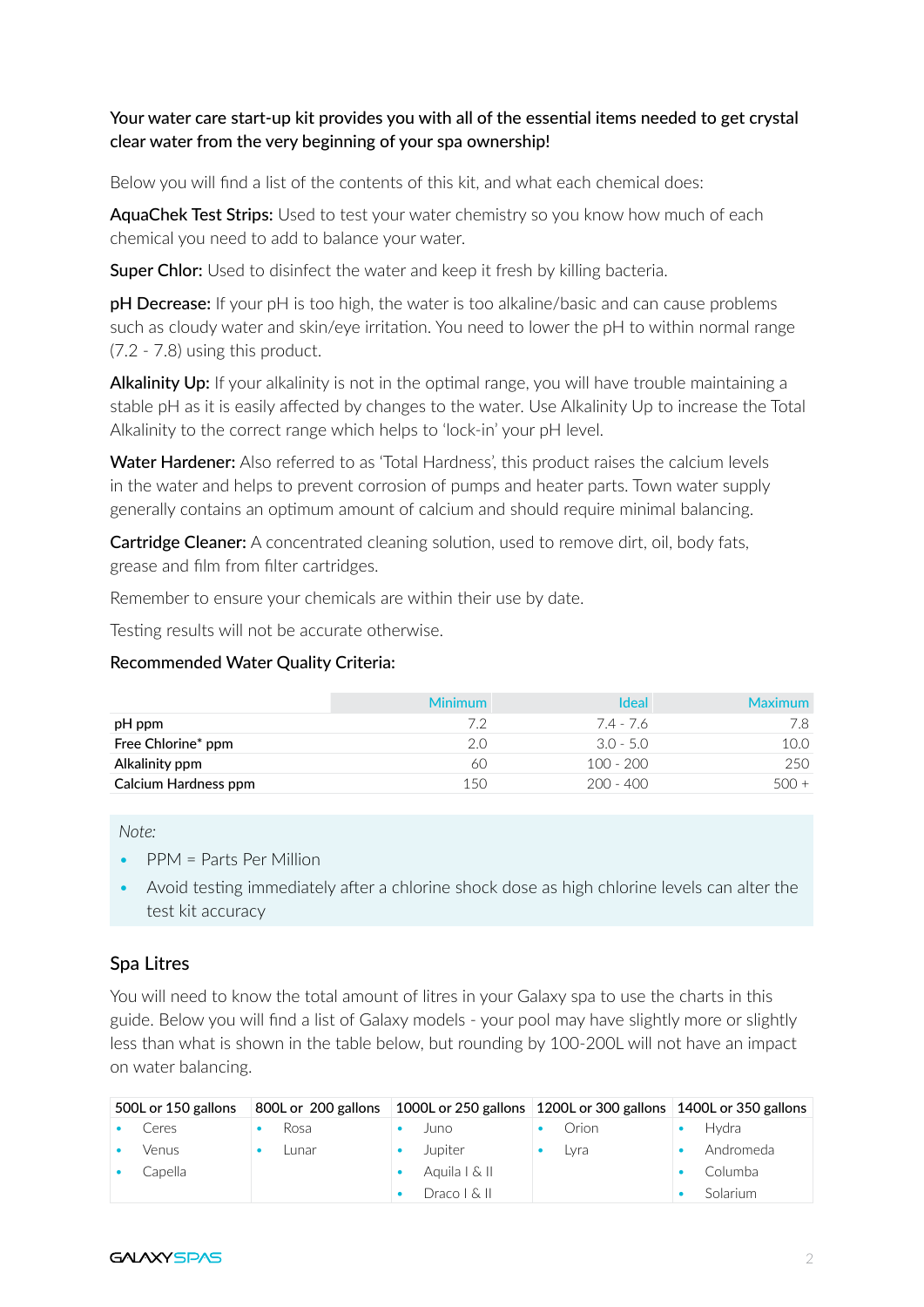#### Helpful Conversions

- 3 teaspoons (tsp) = 1 Tablespoons (Tbls)
- 1 Tablespoon (Tbls) =  $15$  grams (g)
- 8 Tablespoons (Tbls) =  $\frac{1}{2}$  Cup
- 16 Tablespoons (Tbls) = 1 Cup
- 1 Kilogram (kg) =  $4.23$  Cups

## How to Use Testing Strips

- 1 Dip and remove strip (don't shake)
- 2 Wait 15 seconds
- 3 Compare pads to colour chart on bottle

## Using Super Chlor to Keep your Water Clean & Clear

Super Chlor is the type of chlorine in your Galaxy Spa Start Up Kit and should be used daily. We recommend using this at the end of each day (after use) so you are in the least amount of chlorine.

- 1 Add Super Chlor to a bucket of water and mix before adding to the spa when performing a shock dose.
- 2 Remove your cover and headrests during this process to protect the fabric.
- 3 Run the pumps to mix for at least 20 minutes and then replace the cover and headrests.

Shocking should also be done once a fortnight as it helps to remove excess organics and inorganics from the water.

## Shock Dosing your Galaxy Spa Pool

Shock dosing is a term used when you are adding a higher than normal dose of chlorine to your spa (i.e. the first time you are adding chemicals after filling with fresh water, or if your water has become discoloured and is not crystal clear).

| Spa Size          | 500L or<br>150 gallons | 800L or<br>200 gallons | 1000L or<br>250 gallons | 1200L or<br>300 gallons | 1400L or<br>350 gallons |
|-------------------|------------------------|------------------------|-------------------------|-------------------------|-------------------------|
| <b>First Fill</b> | $2\frac{1}{4}$ tsp     | $3\frac{3}{4}$ tsp     | $4\frac{1}{2}$ tsp      | 5 tsp                   | $5\frac{1}{2}$ tsp      |
| Daily Dose        | . tsp                  | $1\frac{3}{4}$ tsp     | $2\frac{1}{4}$ tsp      | $2\frac{1}{2}$ tsp      | $2\frac{3}{4}$ tsp      |